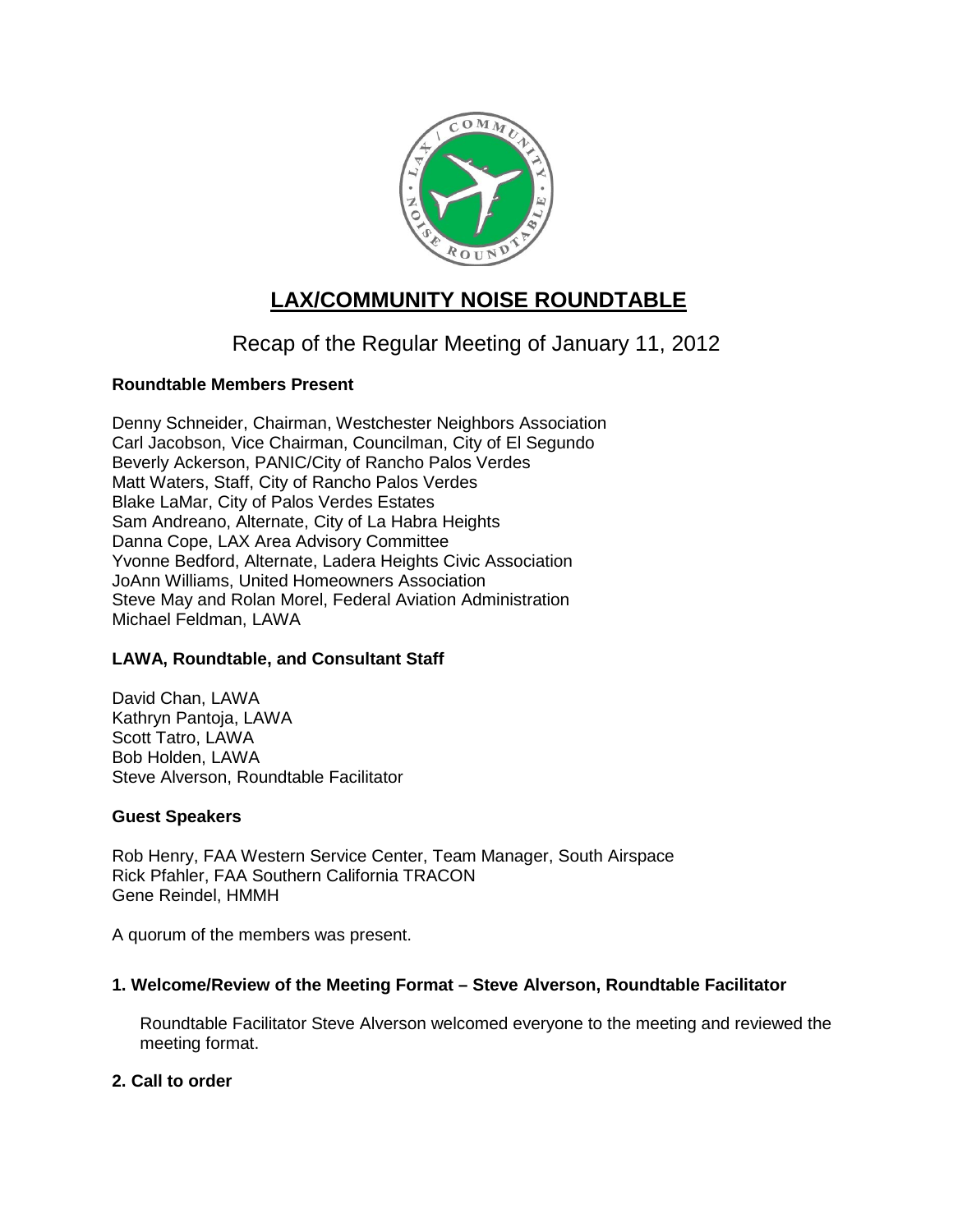Roundtable Chairman Denny Schneider called the meeting to order at 7:02 p.m. in the Samuel Greenberg Boardroom at LAX.

## **3. Comments from the Public**

A resident of Inglewood expressed concern that his home was not qualified for the residential sound insulation program, while nearby neighbors' homes were. Chairman Schneider asked a LAWA staff member to speak with the resident after the meeting about the correct people to contact regarding the Inglewood residential sound insulation program.

## **4. Work Program Item A11 – Continuing Discussion on CDA at Lower Altitudes**

FAA representative Steve May introduced Rob Henry from FAA's Western Service Center who provided the Roundtable with an update on the FAA's investigation into aircraft flying lower over La Habra Heights. Mr. Henry acknowledged that aircraft are flying lower over La Habra Heights now than they were previously. The change in altitude is a result of a change in the minimum descent altitude from 8,000 feet MSL to 7,000 feet MSL for the FUELR fix on the Runway 25L ILS approach and is not because of the CDA implementation. The reduced altitude at FUELR allows aircraft to intercept the glide slope from below to enhance safety. Member LaMar indicated that it is safer for aircraft to intercept the glide slope from below as intercepting it from above may produce false indications in the cockpit.

Mr. Henry noted that the current fleet mix is quieter than the one in 2005 and more aircraft now are equipped to fly the CDA. He showed the result of the FAA's noise analysis that utilized four weeks of flight track data in 2010 consisting of 37,000 tracks. The result indicates that the noise level in La Habra Heights is just below 45 dB CNEL. Member Ackerson asked what the decibel levels were for a B737. FAA explained that the CNEL analysis looks at the cumulative noise exposure over a 24 hour period, taking into account all of the individual aircraft noise levels.

Mr. Henry also indicated that the Categorical Exclusion (CatEx) document that the Roundtable had received was for a modification to the existing RIIVR TWO STAR CDA procedure. This modification did not change the CDA's ground track and did not cause impacts to National Parks or local scenic resources. He said his agency is attempting to locate the CatEx document that was filed for establishing the CDA procedure.

Member Cope wanted to know the elevation of La Habra Heights. Member Andreano indicated that the elevation of La Habra Heights is about 700 to 950 ft. with canyons that reverberate the noise.

Chair Schneider asked how the airspace will be able to handle the FAA's projected one million operations per year. FAA's Rick Pfahler said the airspace can handle one million operations and Rob Henry added that there will be reduced separation between aircraft on approach in the future.

Rick Pfahler indicated that the FAA is looking into establishing a CDA procedure for aircraft arriving from the north over the SMO VOR as part of the Southern California Metroplex project. He said because of funding issues, the project is now delayed until late fall of 2012. LAWA staff David Chan inquired if the funding for the project is tied to the FAA Reauthorization Bill. Mr. Pfahler said he wasn't sure.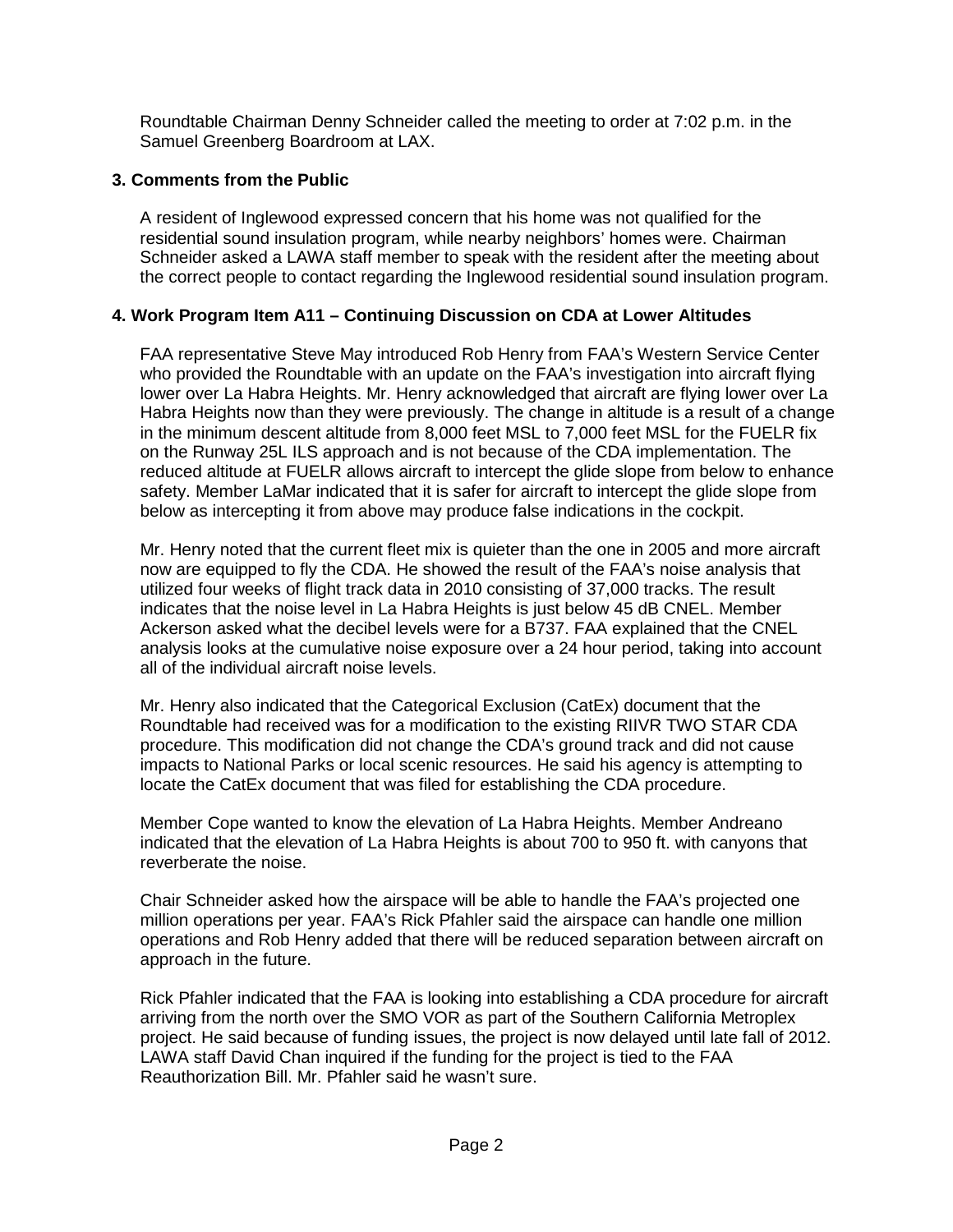Member Andreano wanted to confirm if the Metroplex project had started or is still on hold because of the funding issue. Mr. Pfahler said the FAA had started the preliminary design work for the project but is now waiting for additional funding to continue.

FAA's Steve May indicated that the environmental documentation for the Metroplex study will not be a CatEx. He indicated that an EA or even an EIS is more likely.

### **5. Work Program Item A2 – Update on LAX Part 161 Study**

HMMH's Gene Reindel provided an update on the progress of the LAX Part 161 Study, which is focused on restricting non-conforming east departures during over ocean or west operations. Most of the study tasks are complete and HMMH will be providing a draft to LAWA in February 2012. After LAWA's review, the study will be released for public comment on March 5, 2012. Following the 45-day public comment period, HMMH will finalize the study. LAWA is planning to submit the study to FAA in June 2012. After its review, FAA may approve or disapprove the proposed restriction.

### **6. Work Program Item C6 – Suggest Focus Area for ACRP FY 2013 Program**

Roundtable Facilitator Steve Alverson provided a briefing on the ACRP process and indicated that the Roundtable has an opportunity to recommend to ACRP a strategic focus area for the Fiscal Year 2013 research program. The Roundtable unanimously approved a motion by Member LaMar and second by Member Jacobson to recommend Airspace Redesign as the strategic focus area for the FY2013 program. LAWA will draft a letter for Chair Schneider's signature and will transmit it electronically to the ACRP before the January 17, 2012 deadline.

#### **7. Review/Approve the 2011- 2012 Roundtable Work Program**

David Chan provided an overview of the updates to the Roundtable Work Program, which primarily involved updating the status of work program items that had activity during the past year. The Roundtable approved the updated Work Program.

#### **8. Statistical Update on Aircraft Operations**

David Chan provided updated statistics on specific aircraft operations that LAWA monitors on a monthly basis. Prior to discussing specific operations, David presented an overview of the total traffic volume at LAX as this trend tends to mirror those of the specific operations. The following is a summary of the key points from the presentation.

#### *Work Program Item A2 – East Departures*

This operation relates to aircraft departing to the east when westerly departures are preferred; the east departures usually occur because pilots of heavy aircraft determine that a west departure would have a tail wind that was too high for safe operation. Nonconforming east departures reach a peak of 125 in 2004 and have since trended down with 55 in 2010. For the first 11 months of 2011 there were 43 non-conforming east departures with a peak of 19 in November due to several mild easterly wind conditions that existed during that month. Qantas leads all operators with 18 non-conforming east departures during the most recent 12-month period as it also operated the most B747 aircraft among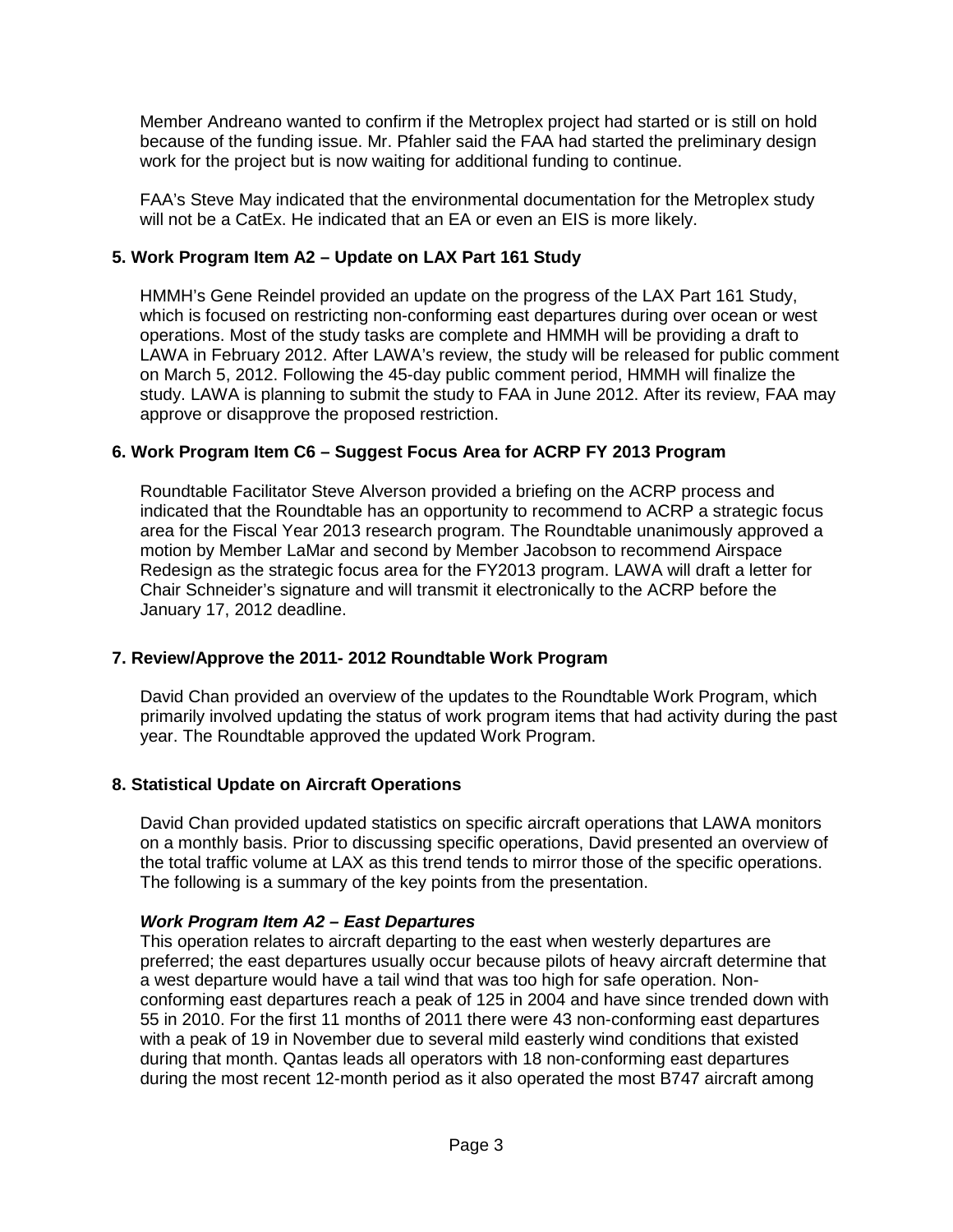the carriers at LAX. The B747 is second heaviest aircraft operating at LAX trailing behind the A380.

David explained that tailwinds combined with aircraft weight are the primary reasons why the pilots choose to depart east during west flow or over ocean operations.

#### *Work Program Item A3 – Early Turns*

This operation relates to westerly departures that turn to the north or south prior to reaching the shoreline. Early turns to the north are dominated by propeller driven aircraft and have decreased significantly after 2005 as airlines have switched most of their fleet mix from turboprops to regional jets. Monthly figures showed the usual fluctuation ranging from 4 to 20 per month.

The early turns to the south peaked at 6,849 in 2007 because of the center taxiway project that required closing one runway, and have since experienced a rapid decline to 1516 in 2010, which is the lowest level since 2000. Recent monthly numbers showed an increase in turboprop early turns as there was an overall increase in turboprop traffic at LAX. Skywest has the highest early turn operations among the carriers at LAX as it also has the highest number of departures. Skywest's early turns represent about 2% of its total departures.

Chair Schneider asked what happens to pilots who initiate early turns. David indicated that LAWA notifies the aircraft operators and requests explanations as to why early turns occurred and to discourage them from executing early turns when possible.

Scott Tatro added that it is important to note that on average there is less than one early turn that actually flew over the El Segundo community per day. Chair Schneider said that is really good progress. Vice Chair Jacobson indicated that he wouldn't be happy until there were zero, but the current performance is better.

#### *Work Program Item A4 – Missed Approaches/Go-Arounds*

This procedure relates to pilot aborting the landing operation because of traffic on the runway or that the aircraft was at high altitude. The pilot would then fly the aircraft back around to reattempt the landing. In some instances, these operations do not maintain runway headings which cause overflights over the communities.

Annual statistics showed go-arounds have been declining from year to year and reached the lowest level in 2009 with only a slight increase in 2010. Go-arounds fluctuate from month to month and range from 30 to 71 per month. A review of the data for November 2011 indicated that the most common causes for go-around operations are aircraft coming in too fast or too high, inclement weather, and traffic on the runway.

#### **9. Aviation Noise News Update**

The following are highlights of some of the notable noise news items from Steve Alverson's presentation. The rest of the items can be found in the presentation which is posted at the Roundtable's webpage at [http://www.lawa.aero/LAXNoiseRoundTable.aspx.](http://www.lawa.aero/LAXNoiseRoundTable.aspx)

#### **2011 Safest Year for Air Travel Since 1945**

• The first 11 months of 2011 were the safest period of travel by plane since 1945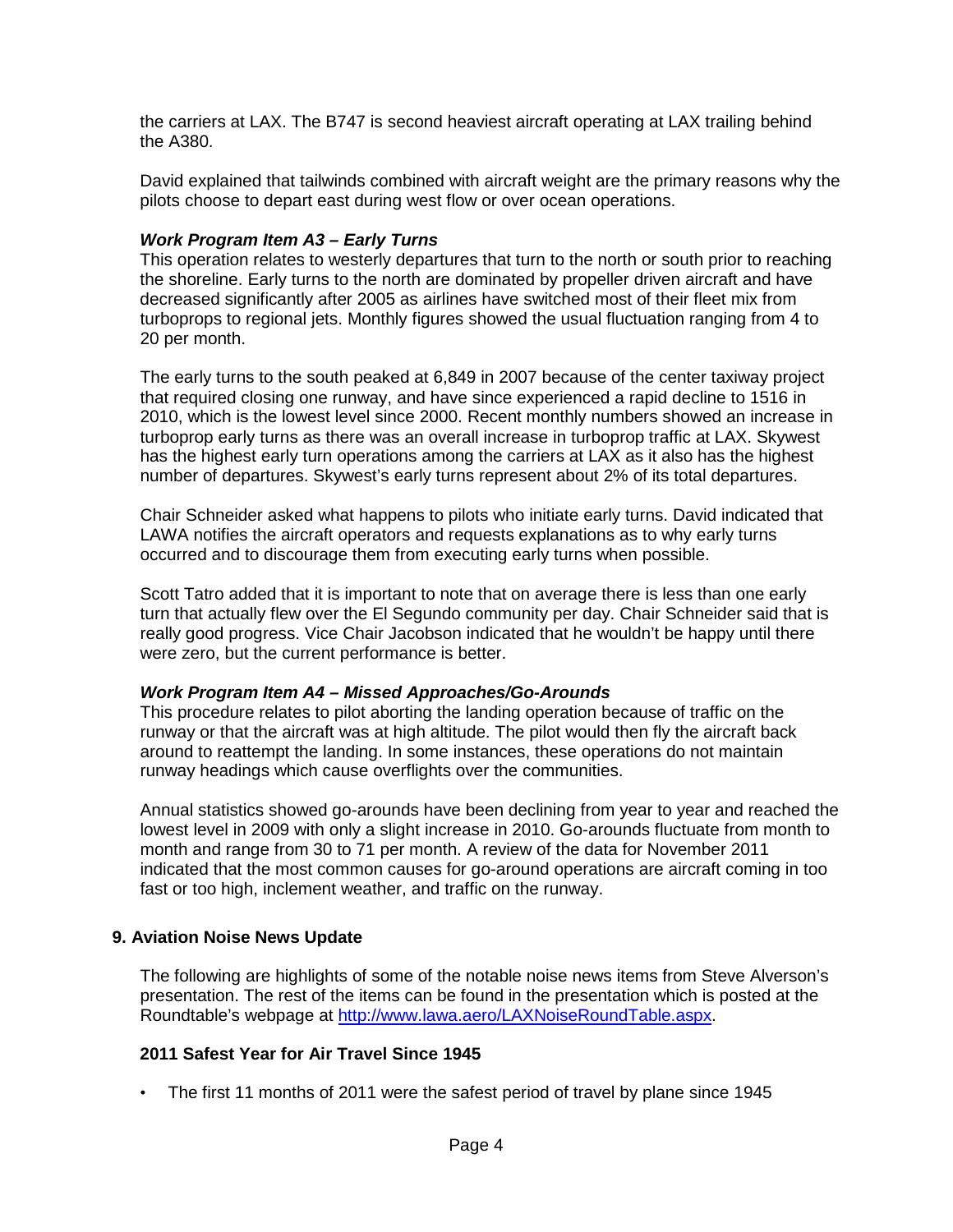- "As of the end of November, global safety performance (for western-built jets) is at the best level recorded, and is 49 percent better than the same time last year," said Gunther Matschnigg, senior vice president for safety, operations and infrastructure for IATA.
- The accident rate globally was 2.16 per million take-offs
- Accident rates across all regions fell in the first 11 months except for areas such as Russia and the former Soviet Union
- Accident rates fell to 1.18 per million from 1.51 in 2010 in North America
	- Incidents classified as accidents include: runway incursions, gear-up landings or gear collapse, loss of in-flight control, ground damage, and in-flight damage

Source: [www.cnngo.com/explorations/escape/planes-fly-safer-skies-year-547731](http://www.cnngo.com/explorations/escape/planes-fly-safer-skies-year-547731)

#### **Los Angeles Residential Helicopter Noise Relief Act of 2011**

- Senators Feinstein and Boxer are calling on the FAA to address the growing noise and safety concerns among Los Angeles residents caused by helicopters
- The two Senators created the Los Angeles Residential Helicopter Noise Relief Act of 2011 (HR 2677, S 2019)
	- The Bill directs the FAA Administrator to develop and enforce regulations for helicopter operations in Los Angeles County to reduce helicopter noise, increase safety, and minimize commercial aircraft delays
	- The regulations stems from media, traffic, tour, paparazzi, film, and private commuter helicopters flying above residential areas that violate privacy, create noise issues, and could cause safety hazards for residents on the ground
- "It is critical that the FAA initiate a plan to stop the disruptive level of helicopter noise in Los Angeles neighborhoods," said Senator Boxer
- The Senate version of the bill was referred to the Senate Committee on Commerce, Science, and Transportation
- The House version of the bill was referred to the House Committee on Transportation and Infrastructure

Sources: [www.aviationpros.com/news/10564093/feinstein-boxer-reduce-helicopter-noise-above-los](http://www.aviationpros.com/news/10564093/feinstein-boxer-reduce-helicopter-noise-above-los-angeles)[angeles](http://www.aviationpros.com/news/10564093/feinstein-boxer-reduce-helicopter-noise-above-los-angeles)

[http://westhollywood.patch.com/articles/feinstein-boxer-back-weho-endorsed-resolution-on](http://westhollywood.patch.com/articles/feinstein-boxer-back-weho-endorsed-resolution-on-residential-helicopter-noise-relief)[residential-helicopter-noise-relief](http://westhollywood.patch.com/articles/feinstein-boxer-back-weho-endorsed-resolution-on-residential-helicopter-noise-relief)

#### **ACI-NA Seeks Two-Year Extension of FAA's Operating Authority**

• Since October 2007 there have been 23 short-term extensions of FAA's operating authority, including six in 2011, which has severely limited airports' ability to undertake long-term project planning/funding